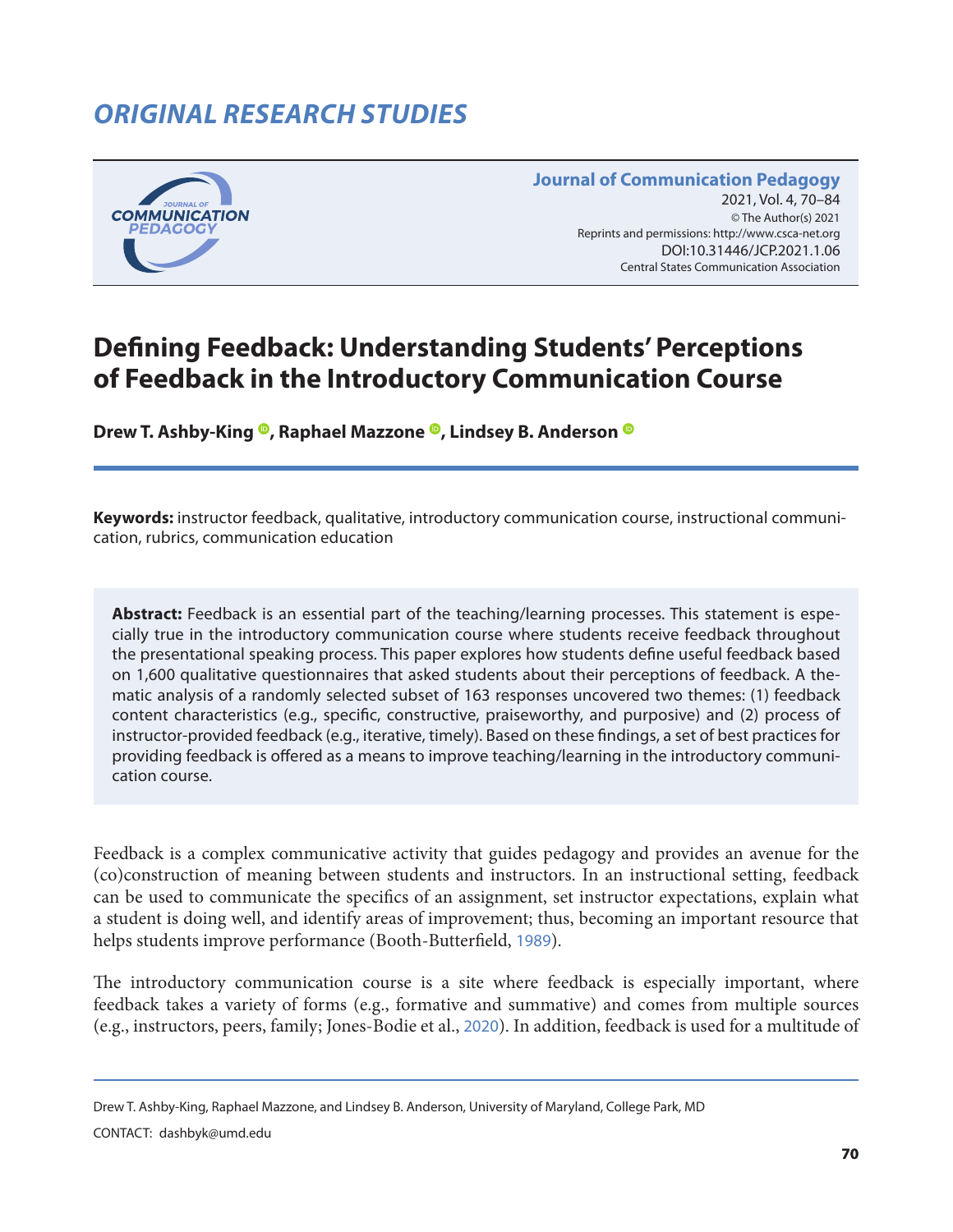reasons including improving oral communication skills to reducing speaking anxiety (LeFebvre, [2013](#page-13-0); Reynolds et al., [2004](#page-14-0)). Providing meaningful feedback can help students achieve learning outcomes. More broadly, understanding feedback as a communicative process could also have implications for enhancing training and development programs and manager–employee communication in organizational settings.

Given the importance of this communicative process broadly and in the introductory communication course more specifically, it is important to understand how students define meaningful and useful feedback. As such, this paper seeks to explicate student perceptions of instructor-provided feedback that can inform common practices by instructors and administrators and facilitate teaching/learning.

### **Instructor Feedback as a Communicative Process**

Feedback, assessment, and evaluation are the primary means of achieving instructional objectives (Jensen & Lamourex, [1997](#page-13-0)). Instructors give feedback to guide students throughout their educational endeavors. When providing feedback, instructors do not always successfully balance providing constructive criticism with maintaining positive relationships with their students (Hadden & Frisby, [2019](#page-13-0)). Therefore, examining instructor feedback is an important avenue of scholarship because feedback is central to the teaching/learning process and is not always viewed by students as useful (Malachowski et al., [2013](#page-14-0); Martin & Mottet, [2011](#page-14-0)). This point is especially true in the introductory communication course context where students are working toward achieving learning outcomes that are central to the communication discipline and for students' engagement with society at large (Mello, [2016](#page-14-0)).

Providing feedback is a communicative process that includes both descriptive and evaluative information to establish performance criteria while providing suggestions for improvement (Booth-Butterfield, [1989](#page-12-0); LeFebvre, [2013](#page-13-0); Reynolds et al., [2004](#page-14-0)). Instructor feedback should be used as more than a measure of performance. It should also be embedded in the assessment process to help students learn from instructor feedback about their mistakes (Evans, [2013](#page-13-0); Small & Attree, [2016](#page-14-0)). To ensure instructor feedback serves this objective, it is important to understand the feedback students identify as most useful.

### **Instructor Feedback and Student Outcomes**

Much of the communication and instruction research on instructor feedback (e.g., Dannels et al., [2011](#page-12-0); Kerssen-Griep & Witt, [2015](#page-13-0); King, [2016](#page-13-0)) has been guided by feedback intervention theory (FIT; Kluger & DeNisi, [1996](#page-13-0)). FIT suggests that when feedback is focused specifically on learning a task it will lead to more positive outcomes compared to feedback that focuses on a meta-task (i.e., feedback that is not specifically related to an assignment; Kluger & DeNisi, [1996](#page-13-0)). Guided by this notion, scholars have explored how instructor feedback influences student outcomes.

Scholars have identified that how instructors deliver verbal feedback influences students' perceptions of said feedback (see Kerssen-Griep & Witt, [2015](#page-13-0); Witt & Kerssen-Griep, [2011](#page-14-0)). When instructors use face-attentive communication and nonverbal immediacy behaviors students were found to view the feedback as more credible (Witt & Kerssen-Griep, [2011](#page-14-0)). The use of face-threat mitigation strategies was found to help instructors deliver feedback that students viewed positively and helped instructors maintain positive student-instructor relationships (Clark-Gordon et al., [2018](#page-12-0); Kerssen-Griep & Witt, [2015](#page-13-0)). When providing written feedback, instructors' language use is important because it was found to influence students' self-efficacy and their perception of their instructor as providing emotional support. Based on these findings, scholars emphasized the value of giving personalized feedback to each student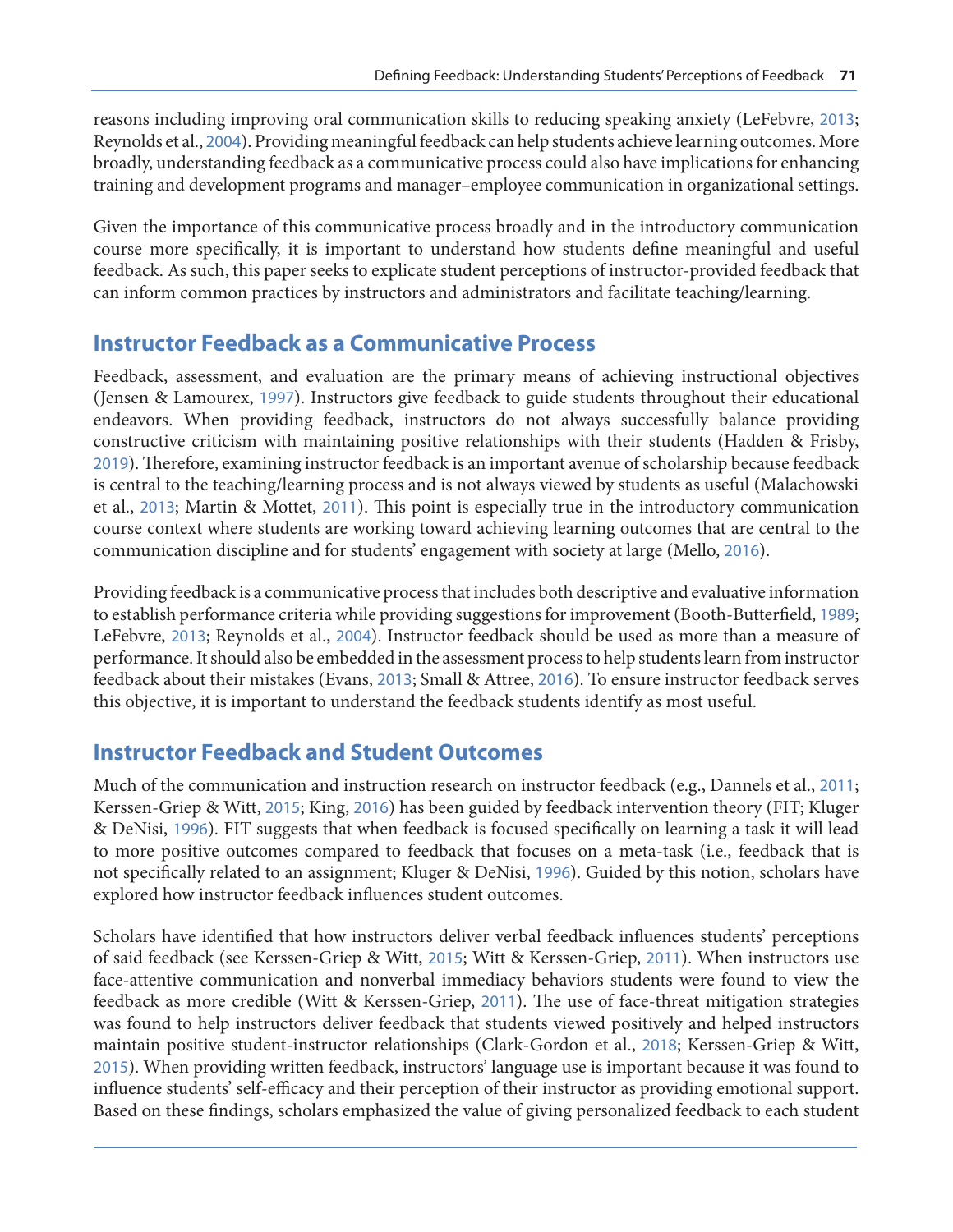about their performance (Hadden & Frisby, [2019](#page-13-0)). Examining the student perspective, Dannels et al. ([2011](#page-12-0)) found that students wanted instructors to provide feedback that included specific suggestions on how they could improve that focused on their work and not on them as a person. As such, it becomes important to further develop an understanding of students' perceptions of feedback and these findings could draw further connection between instructor feedback practices and students' learning outcomes.

### **When Instructors Give Feedback**

Examining when instructors give feedback is also extremely important as offering feedback at different times in the teaching/learning process leads to different learning opportunities for students (Hazel et al., [2011](#page-13-0); King et al., [2000](#page-13-0)). Formative and summative feedback are central concepts that explore when different types of feedback should be delivered to students. Formative feedback—feedback that is given on low-stakes assignments that prepare students for final assessments—is an opportunity to enhance student learning by providing feedback early so it can be used to improve assignments before final submission (Bollag, [2006](#page-12-0); Fluckiger et al., [2010](#page-13-0)). This is important in the introductory communication course because it provides students the opportunity to get feedback on low-stakes assignments (e.g., preparation outlines) so that improvements can be made before oral presentations (Broeckelman-Post & Hosek, [2014](#page-12-0)). In contrast, summative feedback is offered on major learning assessments at the end of a unit as a way to measure and communicate how much a student has learned and retained (Dixson & Worrell, [2016](#page-13-0); Dolin et al., [2018](#page-13-0)). Iterative summative assessments can also be used when formative feedback cannot be given by scaffolding assignments, so they build on one another, and then offering forward looking feedback on each (Broadbent et al., [2018](#page-12-0)). It is important to note that for this process to be effective the quality of the feedback needs to be high (Grosas et al., [2016](#page-13-0)).

Although some scholars suggest that students do not use feedback (e.g., Crisp, [2012](#page-12-0)), Small and Attree ([2016](#page-14-0)) found that students do use feedback when they believe it can be applied to improve their performance on an upcoming assignment. Students have also suggested that providing feedback throughout the semester rather than waiting until the end is more valuable (Carless, [2020](#page-12-0)) and that quality feedback (i.e., that can be used by students) is more important than quantity.

## **Instructor Feedback in the Introductory Communication Course**

The introductory communication course facilitates the development of transferable skills that may benefit students throughout their academic careers and lives (Ruiz-Mesa & Broeckelman-Post, [2018](#page-14-0)). The introductory communication course is central to general education throughout the country (S. Morreale et al., [2016](#page-14-0); S. P. Morreale, [2020](#page-14-0)). Introductory communication course instructors use feedback as a motivational tool to promote student learning, improve students' presentational speaking, and reduce their students' anxiety and stress (Reynolds et al., [2004](#page-14-0)). Simply put, feedback is central to helping students improve their oral communications skills (LeFebvre, [2013](#page-13-0)). Within the introductory communication course, instructors are a key source of feedback as their comments have been found to lead to increased student performance in the area the feedback was given (Gardner et al., [2017](#page-13-0); Smith & King, [2004](#page-14-0)).

Instructor feedback is often perceived by students to be more valuable than other forms (e.g., peer feedback; Semlak, [2008](#page-14-0)). However, scholars suggest that valuable instructor feedback must be descriptive and constructive, as well as shared in a timely fashion (King, [2016](#page-13-0); Reynolds et al., [2004](#page-14-0); Simonds et al.,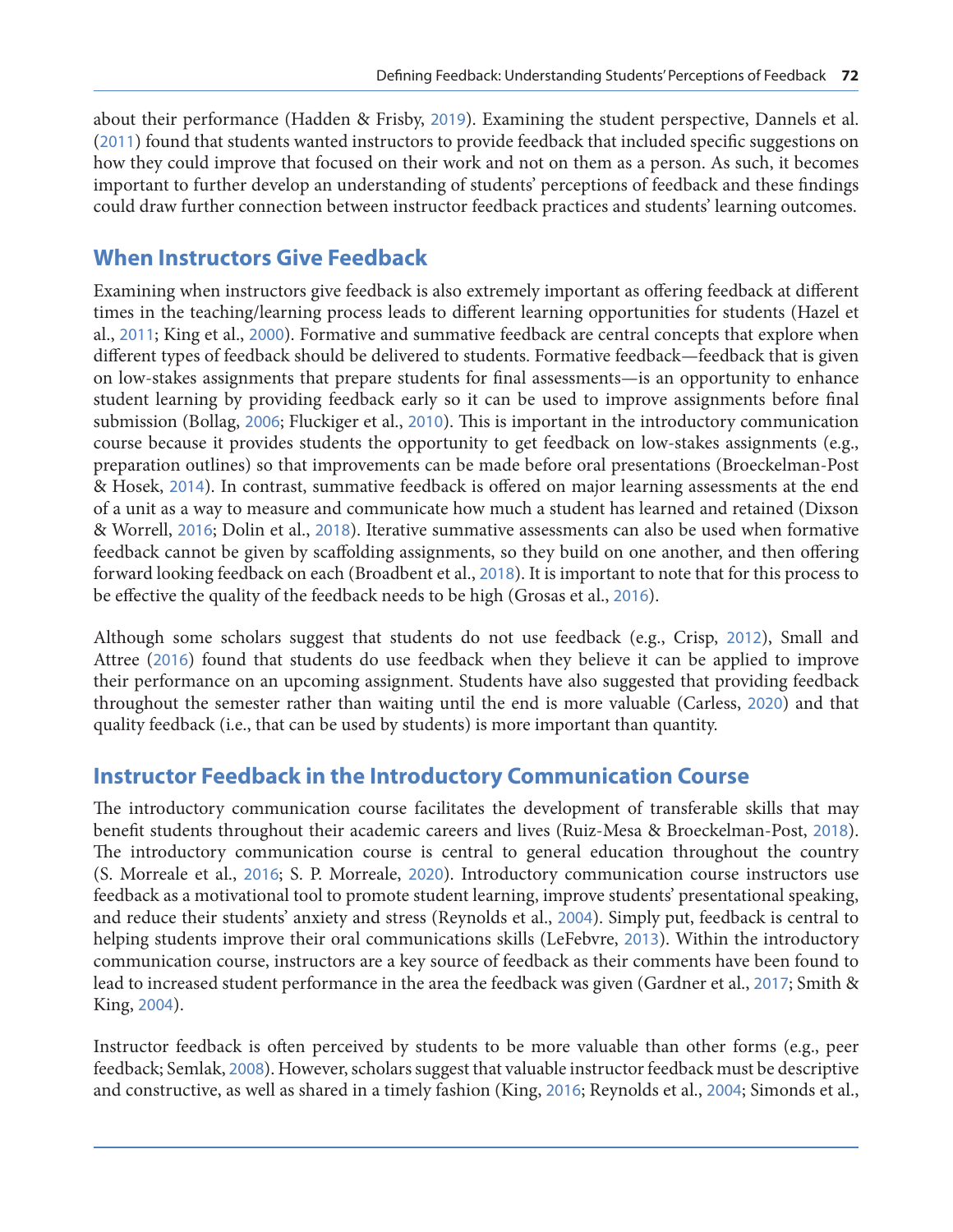[2009](#page-14-0)). Instructor praise had been suggested as a valuable form of feedback (Brophy, [1981](#page-12-0); Titsworth, [2000](#page-14-0)). Because students may interpret and respond differently to praise, however, it cannot universally be thought of as a concrete way to enforce behaviors and actions (Brophy, [1981](#page-12-0)).

To expand research on instructor feedback, scholars have argued that the student perspective should be examined (Simonds et al., [2009](#page-14-0)). Responding to this call, Jones-Bodie et al. ([2020](#page-13-0)) found that personalized instructor feedback was viewed by students as a key learning resource in the introductory course. We extend the work by Jones-Bodie et al. to examine the following research question:

**RQ:** How, if at all, do students define useful feedback in the introductory communication course?

## **Method**

## **Participants and Procedures**

Participants included in this Institutional Review Board-approved study consisted of 1,860 undergraduate students at a large research-intensive university in the mid-Atlantic who were enrolled in their institution's introductory communication course during the Fall 2019 semester. The majority of participants were first-year students representing myriad majors.

Participants were invited to participate in week 9—after students had completed at least three major presentational speaking assignments—and they were able to complete the survey throughout the remainder of the semester. The invitation to participate was posted on the course learning management system (LMS) and participants were prompted to comment on their experience receiving feedback in the introductory communication course. Although not directed to specifically comment on feedback related to oral presentations, the majority of written feedback students received from their instructors focused on oral presentations and presentation outlines.

Participants provided informed consent and then answered six open-ended questions: "What is feedback? How would you define it?," "How do you receive feedback on your performance in [course number] (e.g., rubrics, written feedback, peer evals)," "When do you want feedback? When is it most relevant?," "What type of feedback is useful/not useful?," "How can we make instructor feedback more helpful/ useful?," and "Tell me about a time when you received feedback from your instructor that was helpful/ useful?" Students who chose not to participate were provided an alternate assignment that earned the same amount of course credit participants received.

## **Data Analysis**

We began data analysis by assigning each participant a unique identifier. After an initial review of the data set, we determined that responses completed in under 60 seconds did not contain enough data for analysis. Therefore, we filtered out any participants who did not answer any questions or completed the survey in less than 60 seconds. This removed 198 submitted questionnaires and resulted in 1,662 viable participant responses for data analysis. From the remaining participant responses, we drew a 10% random sample and conducted a thematic analysis on 163 participant responses. Taking a 10% random sample provided us with a manageable subset of the data for the subsequent analysis.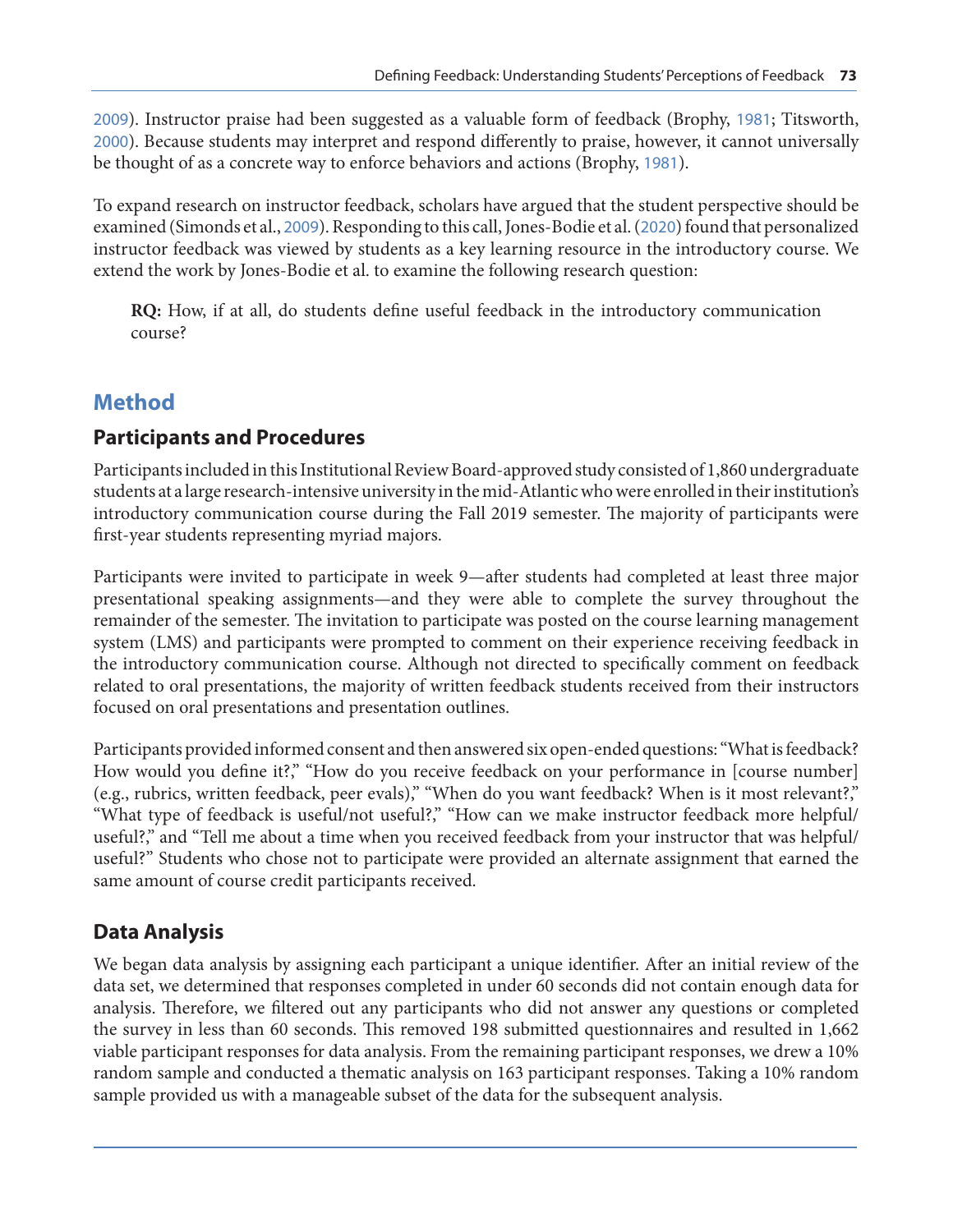In order to analyze the subset of data, we followed Braun and Clarke's ([2006](#page-12-0)) six steps to thematic analysis. We used thematic analysis because this approach allowed us to consider the meaning of participant responses across the data set in the context they were provided, rather than coding for isolated words or phrases. We began by familiarizing ourselves with the data. The first and second author reviewed the larger data set and completed an initial line-by-line reading of participant responses included in the subset of the data used for analysis. Next, the first author open coded the data using the constant comparative method to identify ideas that were recurrent and forceful across the data set (Glasser & Strauss, [1967](#page-13-0); Owen, [1984](#page-14-0); Tracy, [2020](#page-14-0)). Participants' were provided unlimited space to respond to the open-ended questions. Therefore, if participants responses were short (e.g., one sentence or phrase) they were compared with the previous response and provided a separate code if different. When a participant's response included multiple sentences or phrases they were compared to one another. If a participant's response to a question included content that had different meaning each sentence or phrase was coded separately.

After initial codes were generated and organized into preliminary themes (e.g., codes including constructive, specific, and detailed contributed to the theme characteristics of feedback), the first and second authors met to discuss the results of the analysis. The second author reviewed the data and analysis and confirmed the preliminary themes were representative of the data. A data check—a process similar to member checks in other forms of qualitative data analysis (e.g., interviews; Tracy, [2020](#page-14-0))—was conducted by revisiting the larger data set to confirm the themes represented participants' responses. Two additional 10% random samples were drawn—each including 164 participant responses—and the first and second authors each reviewed one additional subset of the data and confirmed the themes generated from the initial analysis represented the larger data set. We concluded our analysis by defining and naming each theme and selecting participant quotes that best represented each theme and their respective subthemes.

## **Results**

Our inductive thematic analysis produced two themes. We discuss them as: (1) characteristics of feedback and (2) process of feedback.

## **Characteristics of Feedback**

Participant responses that fit within this theme focused on identifying the specific characteristics that made the feedback from their instructors useful. They discussed different ways their instructors crafted feedback messages that made them useful. These included messages that were specific and provided suggestions for improvement, used praise to identify areas the participant did well, and contextualized rubrics used to grade students' assignments. This section further explores three subthemes: (1) specific feedback; (2) praiseworthy feedback; and (3) purposive feedback.

### *Specific Feedback*

Participants described useful feedback as constructive and specific in nature. They explained that useful instructor feedback identified specific areas of improvement and provided suggestions as to how those improvements could be made. One participant explained, "constructive feedback is the most useful feedback since it lets you know where you may have went wrong and gives you insight into how to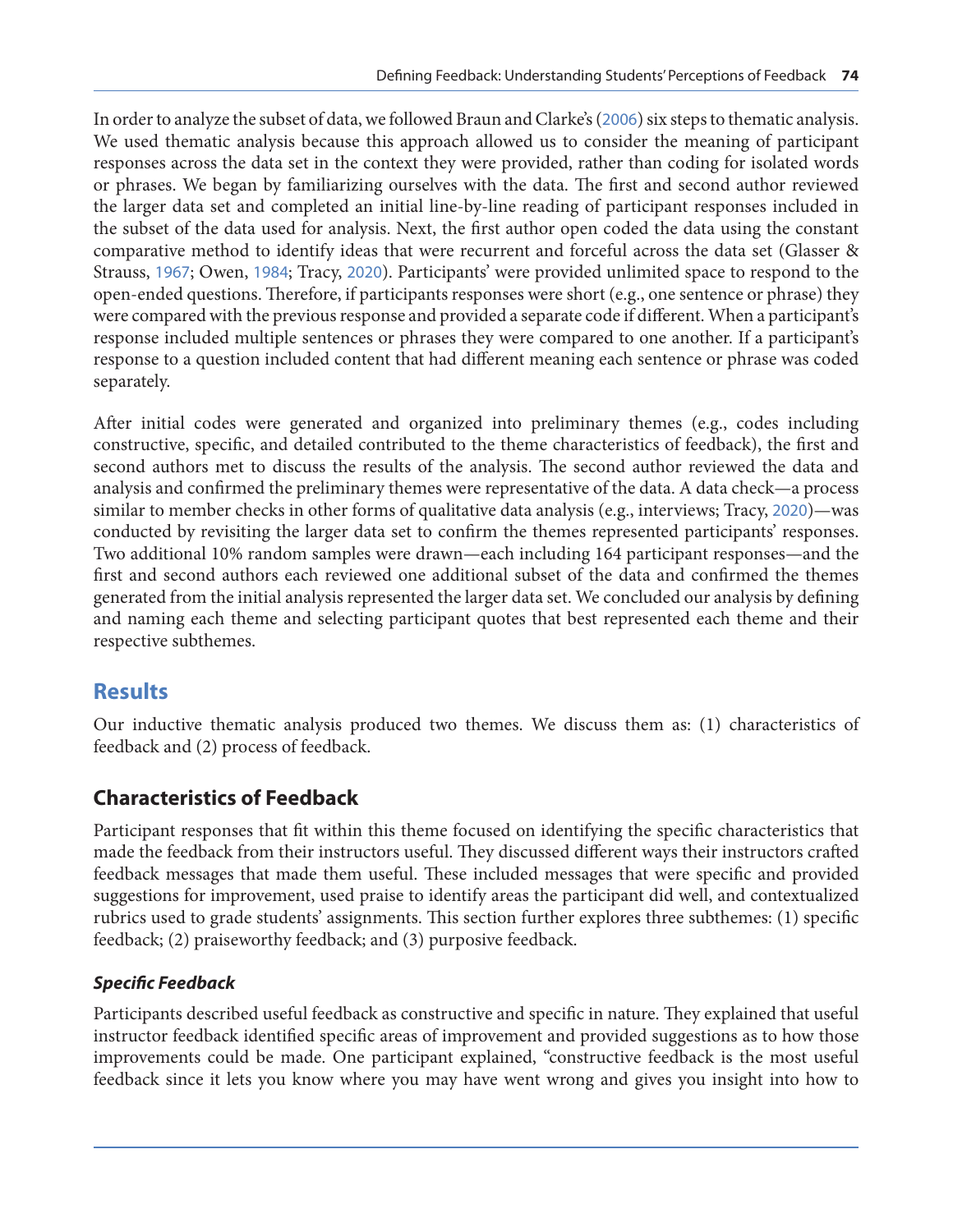improve yourself." Another explained, "feedback that offers changes, corrections, and helpful tips is useful." As emphasized by these participants, feedback that was critical in a constructive way and provided specific avenues for improvement was useful. As one participant explained, feedback that was "[just a] simple comment such as when someone tells you 'good' or 'great job'" or "just having a grade" were not useful forms of feedback because they do not identify specific areas of improvements or offer suggestions as to how said improvements could be made.

#### *Praiseworthy Feedback*

Praise, when used well, was also identified as a characteristic of useful feedback. Participants explained that when praise was used to identify specific aspects of their assignments that they did well it was a useful form of feedback because it let them know what they should continue to do in future assignments. However, they did not think that praise helped them improve. As one participant explained, "compliments can be helpful in knowing what you did well." Another shared that useful instructor feedback included "praise to motivate the student." Participants were aware that constructive, specific feedback that provided suggestions for improvement was most useful, but that being able to identify things they did well through praise from their instructor was useful and "[gave them] confidence in [their] abilities." One participant identified that, "written praise will be more meaningful and will be more likely to influence a student than a number." Therefore, praise was seen as a valuable form of feedback compared to just being assigned a numerical grade because it helped students identify what they did well, motivated them, and increased their confidence level.

#### *Purposive Feedback*

Connected to the desire for specific feedback, participants also identified assignment rubrics as a useful form of feedback when used well by instructors. In other words, simply being told the point value they received for each rubric category alone was described by participants as broad and not useful on their own. One participant explained, "clearly written feedback is useful. Only circled numbers on a rubric is not useful." However, participants highlighted the usefulness of constructive feedback in the form of comments connected to each category of the rubric. As one participant said, "my [instructor] provides elaborate feedback in each category of the rubric which is incredibly helpful . . . emphasizing each rubric category is great." When asked how feedback could be improved, one participant said instructors could "respond to every aspect of the rubric for each student." Another explained that "instead of just using rubrics, it would be helpful if instructors were to provide explicit examples of where students need to improve and where they are doing well." By providing a comment for each aspect of the rubric, participants explained that instructors are able to take the broad rubric and contextualize it for each student's assignment or presentation. This was exemplified by the following participant comment: "my instructor included detailed feedback in my graded rubric that told me what I needed to work on in order to improve my public speaking abilities."

At their core, participants characterized useful feedback as constructive and specific that focused on areas of improvement and provided strategies that could be used to improve for future assignments. Praise that was given for specific aspects of the assignment was useful in helping participants identify areas of success. Finally, when using a rubric, instructors can take a purposive approach by providing a comment for each area of the rubric which was identified as useful by participants.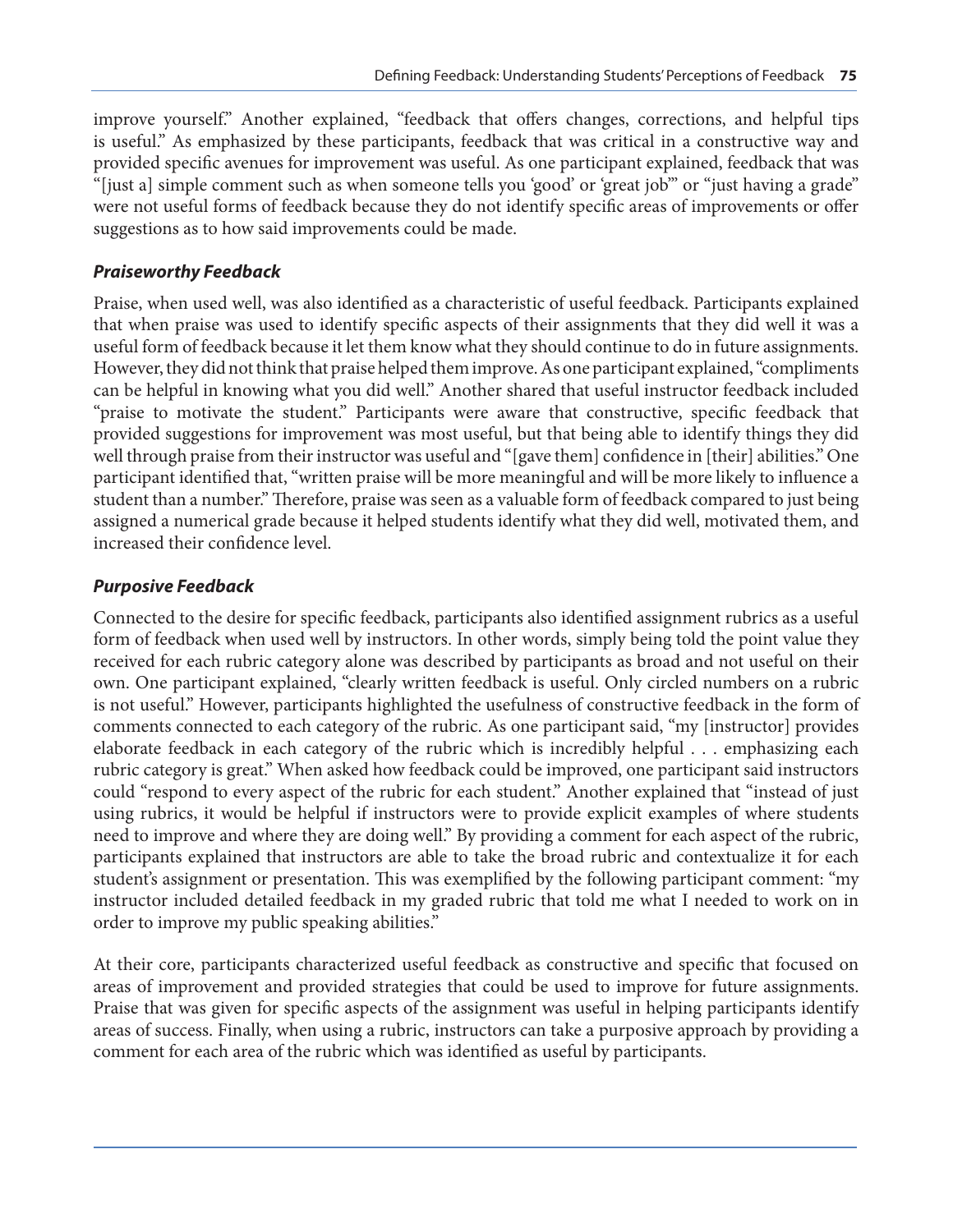## **Process of Feedback**

Although specific characteristics of feedback were highlighted by participants as important, they also noted that the process of receiving instructor feedback was an important aspect of the feedback's usefulness. Specifically, how and when participants received their feedback from instructors were important aspects of the feedback's usefulness. The three subthemes further explored here highlight important aspects of the process discussed by participants: (1) a timely process; (2) an iterative process; and (3) a communicative process.

#### *A Timely Process*

Participants discussed the need for timely feedback upon the completion of an assignment. When assignments in a course build on one another, participants explained that getting feedback soon after completing their assignment allowed them to use the feedback to improve aspects of future assignments and remember how they did on their assignment. One participant said, "I want feedback after all assignments just so I am aware of what my strengths [and] weaknesses are and I can do better in the future." Another explained, "feedback is more relevant immediately after a presentation so it is available for the next one." In contrast, when feedback was provided long after they submitted the assignment it was not useful because they would not be able to easily recall how they did on the assignment and they likely would have done significant work on the next assignment, or could have already turned it in, without knowing how they could have improved. For example, one participant said, "I believe the feedback [I received] was always useful, but sometimes I received it too late to implement into my next presentation." Participants wanted feedback as soon as possible after the presentation was delivered in order to make sure they remember how they performed. One participant explained, "I want feedback right after a presentation and before my next presentation so that it is fresh in my head what I did wrong and how I can improve and so that I can do better next time." Another said,

I want feedback right away so I can write it down or remember since the speech would have been fresh in my head. It is definitely most relevant right after your speech. I feel like a couple days after, you are going to not be in that same performing head space that you would have been right after the speech.

Participants highlighted the value in receiving specific feedback in a timely manner after completing the assignment to make improvements on future assignments.

#### *An Iterative Process*

Receiving feedback from instructors before their final assignments were turned in, or presentations were given, was described as extremely useful to students. They explained that it allowed them to evaluate how they were doing before turning in the final assignment. For example, one participant explained that, "feedback is most relevant before an assignment is due . . . feedback before it's due is important because it will help you improve before the assignment [is due]." Another explained, "I want feedback before a presentation. This is because it will help me to better my presentation before actually giving it." Participants provided two key examples of feedback they got during the process of completing assignments in their introductory communication course that were useful: (1) using preparation outlines as an opportunity for learning and (2) using scaffolded assignments.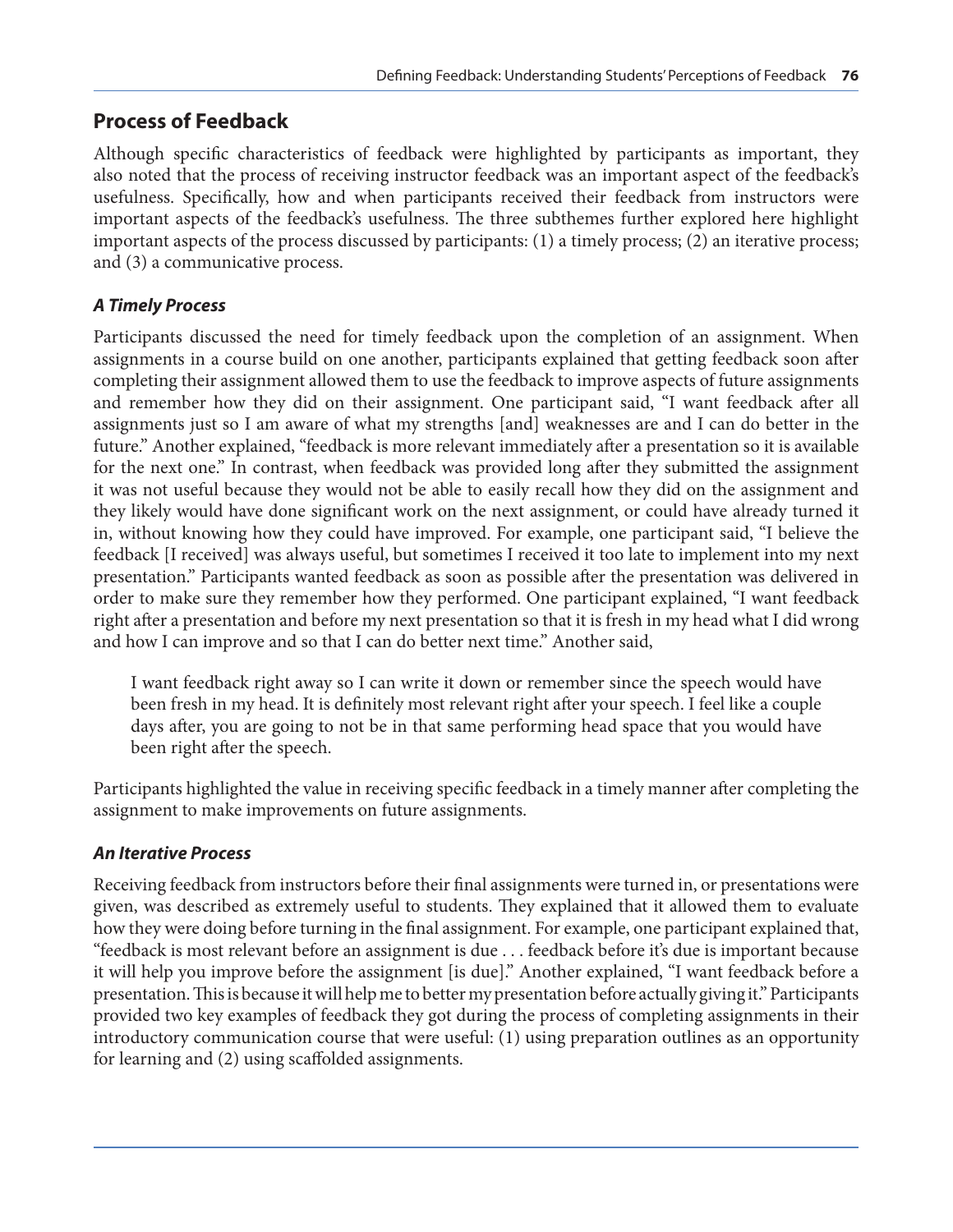**Opportunities for Learning**. Getting instructor feedback on preparation outlines was seen as an opportunity for participants to understand if they were on track for the assignment and learn about changes they could make to improve their speech before presenting it to the class. One participant explained they "want feedback on [their] outline to make sure [their] speech is coherent and heading in the right direction before [they] give the speech." Another provided the following example: "when my outline was in the wrong direction, my instructor [gave] me pieces of advice to help me set a thesis and work from there in a more concise and correct direction." A third shared, "I want feedback for preliminary assignments (rough drafts, preparation outline, etc.). This is relevant because it gives me ideas on how to improve my final product." These examples highlight that participants valued feedback on their preparation outlines because it provided opportunities to learn what they could improve as they were preparing to present their speeches, so they could apply the feedback in order to present the best speech possible.

**Scaffolded Assignment.** Participants also identified scaffolded units where students give the same presentation more than one time and receive feedback in between as valuable. Specifically, participants highlighted the value of getting feedback on formative assignments—in this case their first informative presentation—so that they can make changes for summative assignments that were worth more points in this case the second time they give their informative presentation. They explained that getting constructive feedback and then having the opportunity to apply it before presenting again was a useful way for instructors to design their course and provide feedback. One participant explained:

A time when I have received helpful/useful feedback was after giving my informative presentation. I got my rubric back with my grade and suggestions on how I would present better. These suggestions really helped me with my performance for my next [informative] speech.

Another participant said:

Receiving feedback during informative presentation one was most helpful because it helped me to really better my second informative speech. I was given constructive feedback to help me better present the information I had, and also reword and restructure my information to better connect to my audience. This feedback has helped me with my other presentations, because I recognize how important it is to connect to the people you speak toward.

Participants found that by applying the feedback they got on their first informative presentation (a formative assignment) they were more successful on their second informative presentation (the summative assignment), ultimately helping them be more successful throughout the remainder of the semester. Additionally, if instructors do not have the capacity to include this assignment format in their course, our participants suggested that even having the opportunity to practice their presentation for their instructor to get feedback was valuable. One participant explained it would be useful to "incorporate more dry run speeches before the speech date so we can practice our speech before an audience and get feedback." Another said, "instructor feedback is more helpful if you had the opportunity to practice part of your speech for your instructor . . . to get feedback beforehand." Creating opportunities for students to receive feedback before completing their summative assignment was viewed by participants as a specific way that instructors could provide more useful feedback.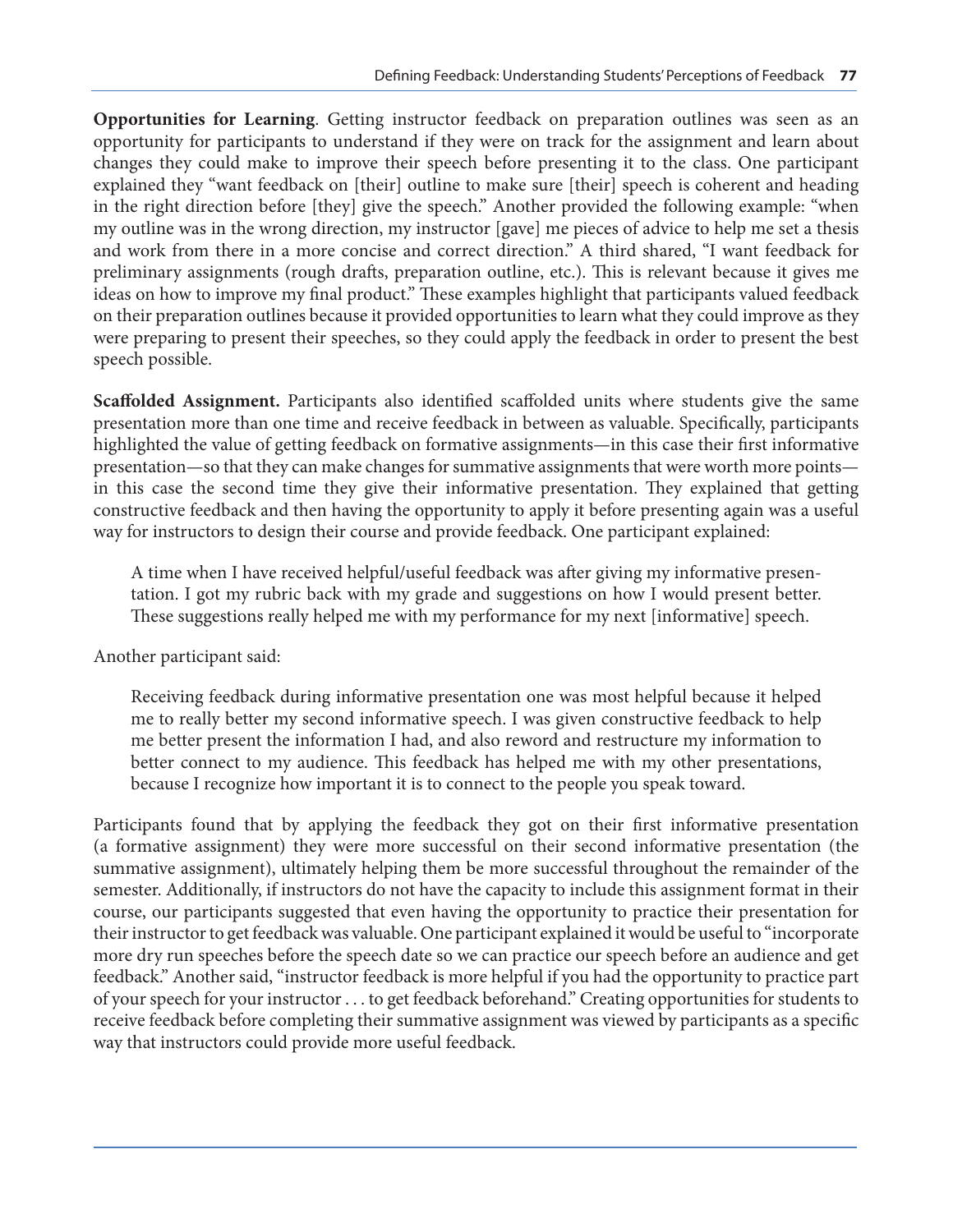Through opportunities for learning and scaffolded units that included formative and summative assignments, participants emphasized the value of getting feedback from their instructors throughout the process of preparing for a presentation. They viewed these processes as useful because they were able to make changes and improvements prior to submitting or presenting the major assignment for the unit based on the suggestions made by their instructor.

#### *A Communicative Process*

Finally, when asked how feedback from their instructor could be improved, a number of participants emphasized one-on-one, in-person feedback as a way receiving feedback would be more useful. One participant explained, "I think instructor feedback could be more helpful if we do one on one conferences to talk about our progress." Another said, "instructor feedback could be more useful if we had built-in time where we could meet with a professor one on one so that the feedback resonates better with the student." A third said feedback could be improved by "giving students more opportunities to talk one on one with their instructor." Getting feedback from instructors in person rather than through a learning management system or other form of mediated communication was viewed as allowing instructors to engage in immediacy behaviors which provide the possibility for students to feel more comfortable about getting feedback from their instructors.

## **Discussion**

This study examined how students enrolled in the introductory communication course define useful instructor feedback. Students identified feedback as useful in terms of content characteristics and feedback process. Useful content characteristics are specific, constructive, praiseworthy, and purposive. The feedback process was most useful when it was delivered in an iterative and timely manner.

## **How Students Prefer to Receive Feedback**

This study's findings extend previous literature on instructor feedback. Our participants suggested that useful instructor feedback should be specific and constructive while focusing on how students can improve on their assignment. Further, they suggested that praise was a useful form of feedback when used to identify things a student did well. These findings support previously articulated typologies of feedback (Reynolds et al., [2004](#page-14-0); Simonds et al., [2009](#page-14-0)) and suggestions that when used intentionally praise is an effective form of instructor feedback (Brophy, [1981](#page-12-0); Titsworth, [2000](#page-14-0)). These types of feedback our participants perceived as useful aligned with FIT's (Kluger & DeNisi, [1996](#page-13-0)) key proposition that feedback focusing on the task at hand will lead to more positive outcomes for students and prior research (Dannels et al., [2011](#page-12-0)). Students identified that broad feedback that did not address specific aspects of their assignment (i.e., meta-task feedback) were not useful to them. Thus, our findings suggest that students' perspectives on useful feedback support FIT's central proposition.

Our examination also extends previous research regarding instructor feedback (Reynolds et al., [2004](#page-14-0); Simonds et al., [2009](#page-14-0)) by exploring when instructors should deliver feedback to make it useful for students. More specifically, students need to receive feedback with enough time to make changes before submitting their next assignment or giving their next presentation. This finding supports Hazel et al. ([2011](#page-13-0)) and King et al.'s ([2000](#page-13-0)) argument that immediate feedback can help improve student performance. Supporting King et al.'s ([2000](#page-13-0)) finding that delayed feedback helped students with the planning aspects of assignments, our participants suggested the written feedback provided after a presentation was useful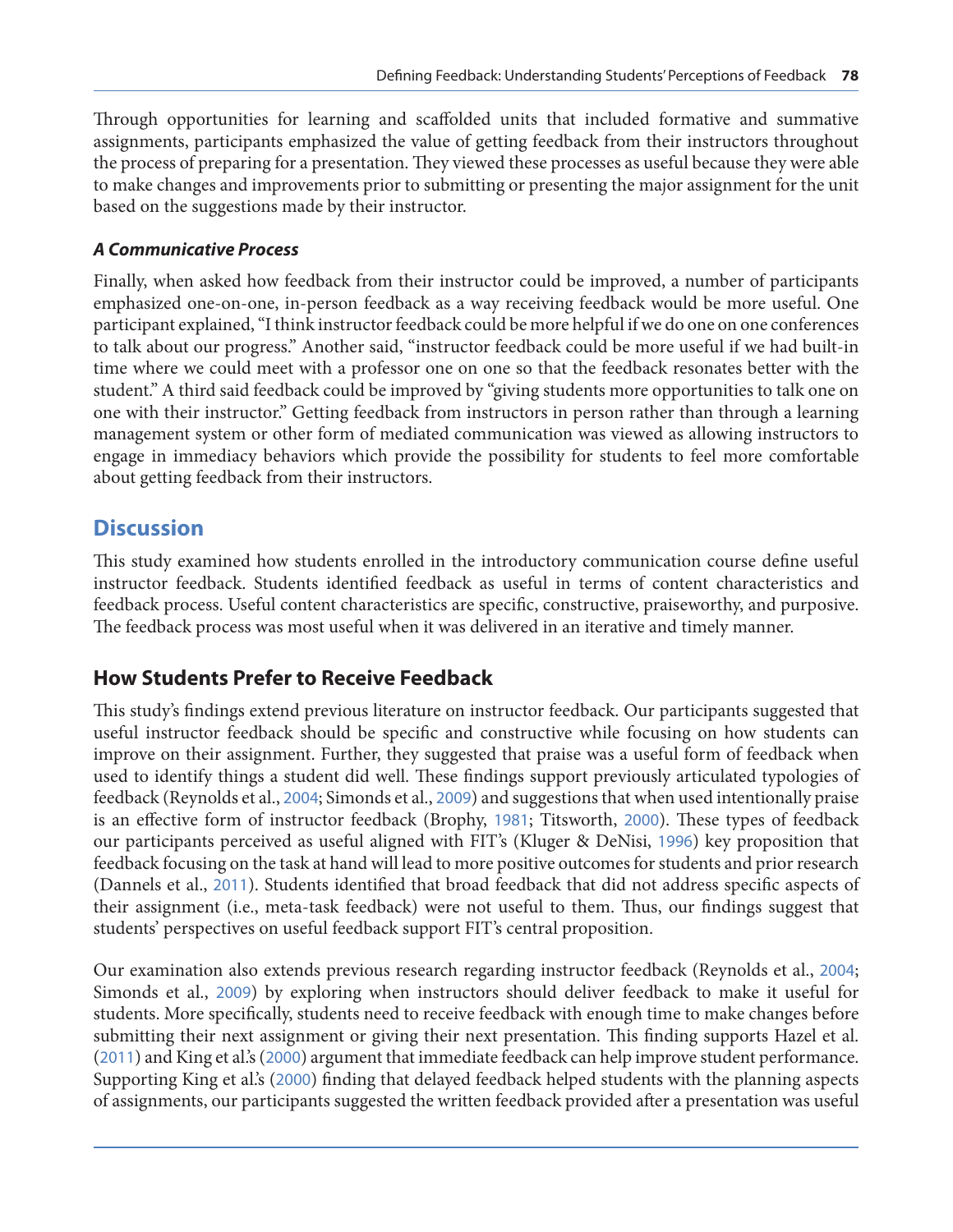when it was given to students with enough time to apply the feedback on future assignments. This supports Broadbent et al.'s ([2018](#page-12-0)) suggestion that feedback provided on summative assessments should include formative elements as students indicated they used feedback to improve future similar assignments. Furthermore, this implication becomes especially salient in the online teaching/learning environment where the process of interpreting feedback is mediated; so timeliness becomes more important to give students time to process the meanings and respond as needed.

Within the communication discipline, many courses—especially in the introductory communication course—ask students to complete writing and presentational speaking assignments that are unique but also include components (e.g., writing and delivery) that do not change from assignment to assignment. Therefore, instructors should provide feedback that includes characteristics that make it useful, but that it is also provided before students' next assignment is due so they can use the feedback to inform how they approach their next assignment (Bailey, [2009](#page-12-0); Small & Attree, [2016](#page-14-0)). Our findings support the argument that instructors should provide formative feedback on summative assessments in the introductory course and communication discipline at-large (Broadbent et al., [2018](#page-12-0)).

The limited usefulness of rubrics as a form of feedback was also noted by participants. Simply selecting a point value for each rubric category was not thought of as useful feedback. This point underscores the need to provide written feedback that extends beyond a rubric checklist. Simonds et al. ([2009](#page-14-0)) explained that instructors should use specific language from the rubric to connect student evaluation with their expected performance. Our participants suggested that rubrics should be used not only to set clear and consistent standards for grading but should also be an avenue for providing each student with personalized feedback related to their individual performance in each rubric category (Hadden & Frisby, [2019](#page-13-0); Jones-Bodie et al., [2020](#page-13-0)). Providing constructive comments that offer suggestions for improvement for each rubric category can help students identify the areas of their presentation they should work to improve by providing an approach to doing so that can be easily understood by students (Smith & King, [2004](#page-14-0)). As rubrics are often used as a way to communicate feedback with students within the communication discipline and introductory communication course, it is important for instructors to note that, as one participant said, "circled numbers on a rubric [are] not useful." Instead, individualized and specific feedback rather than broad statements or stock comments are useful to students (Hadden & Frisby, [2019](#page-13-0); Jones-Bodie et al., [2020](#page-13-0)).

## **Pedagogical Implications for the Classroom**

Courses should be designed to provide students with a number of opportunities to receive formative feedback that create opportunities for learning and improvement. Our findings suggest three ways instructors could approach providing this feedback in their courses and resulted in the suggestion of three best practices. As the introductory communication course was the context in which we collected data, our examples are set in this context, but could be adapted to a variety of different courses. First, instructors should provide feedback on formative assignments (e.g., preparation outlines) prior to students completing the summative assessments for the unit (e.g., oral presentation). Peer workshops have previously been suggested as an approach to providing students with feedback on formative assignments (Broeckelman-Post & Hosek, [2014](#page-12-0)). As students perceive instructor feedback to be more valuable than peer feedback (Semlak, [2008](#page-14-0)), instructors should also provide feedback on students' formative assignments, that is available to students prior to their summative assignment, as an avenue to provide useful formative feedback that students can use to finalize and improve the unit's culminating assignment.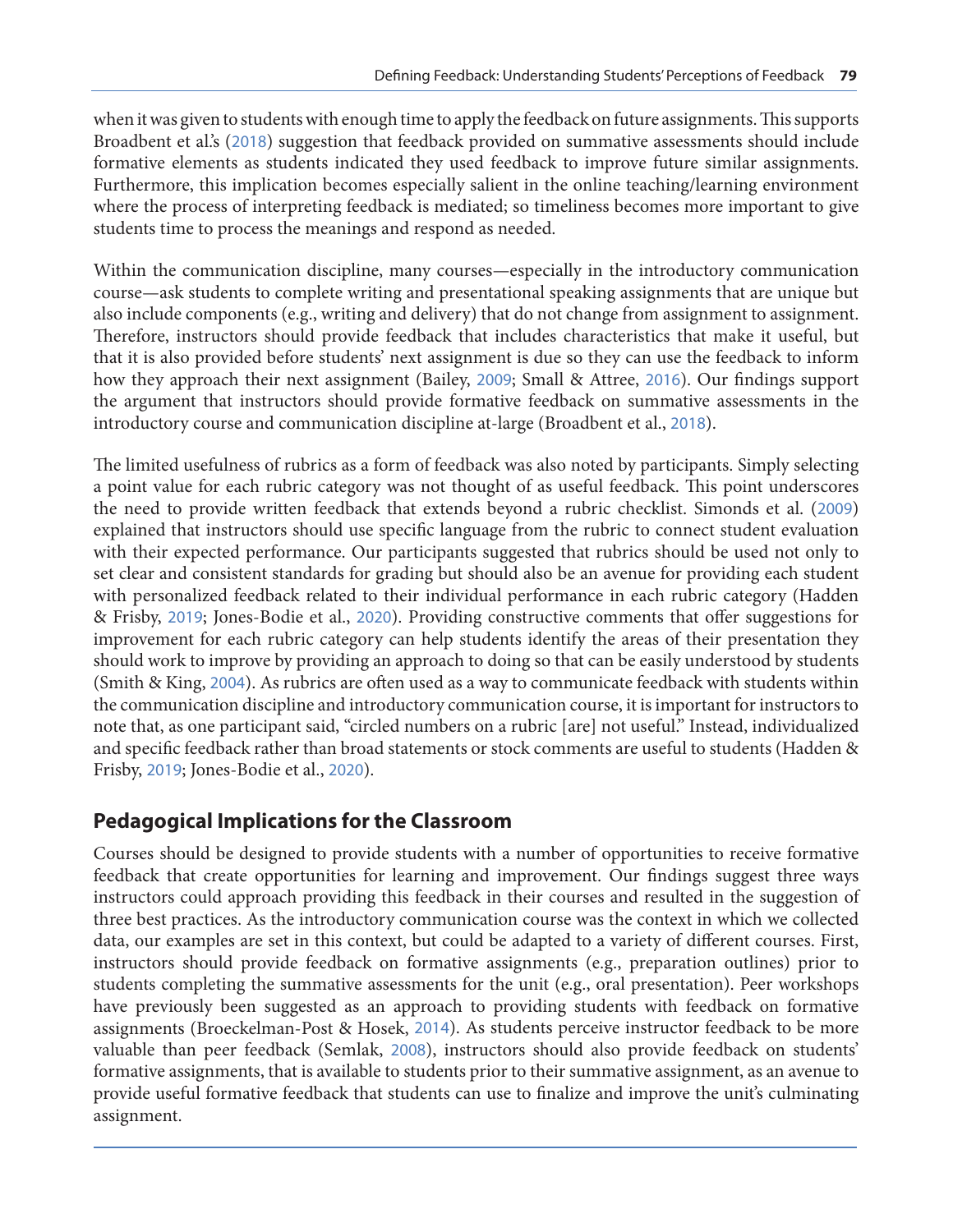Second, the first unit of the semester could provide students with the opportunity to complete the same assignment (e.g., informative presentation, first writing assignment) twice with the opportunity to receive and implement suggestions between submissions. This provides a unique opportunity for instructors to give students useful feedback that can be applied by students when they revise and resubmit the assignment. This is valuable because students often get feedback on their work in one format (e.g., an outline) and then apply that feedback to another format (e.g., oral presentation, essay). This process could lead students to misinterpret and ineffectively adapt their instructor's feedback. By scaffolding assignments and providing formative feedback on an assignment that shares the same format as the summative assessment students can directly apply feedback when revising the assignment for the second submission rather than having to adapt feedback from an outline or other formative assignment.

Third, participants discussed the value of getting feedback when meeting with their instructor in an in-person setting. Students valued these interactions because they provided the opportunity for instructors to present feedback to students in a way that resonated with them. In-person feedback meetings also provide the opportunity for instructors to engage in immediacy behaviors that help students feel more comfortable receiving instructor feedback (Witt & Kerssen-Griep, [2011](#page-14-0)). Scholars have previously suggested instructors employ immediacy strategies through written feedback (Gardner et al., [2017](#page-13-0)). Our findings suggest that providing feedback in-person could provide instructors another avenue to engage in immediacy strategies that help them more effectively communicate feedback to their students. Moreover, holding these meetings early in the semester could help students successfully apply instructor feedback throughout the semester. This finding also provides some support for the usefulness of peer mentoring that students receive in communication centers. When students attend a meeting at the communication center, they have the opportunity to receive feedback in-person (Anderson et al., [2015](#page-12-0); Stewart et al., [2021](#page-14-0)). This provides the opportunity to get feedback prior to completing the summative assessment offering alternative methods for students to receive useful formative feedback even if it is not coming directly from their instructor.

Ultimately, our findings and subsequent discussion led to the development of three best practices instructors can use to provide useful feedback. Instructors should provide constructive and specific feedback on each aspect of the assignment being assessed. Instructors should provide feedback on formative assignments, such as outlines, prior to students submitting the summative assessment. While engaging in this practice, instructors should provide students with time-sensitive formative feedback, enabling students to apply that feedback on their summative assignment. Instructors should also provide formative feedback on summative assignments to guide student's improvement on future assignments. This can be done by providing students with specific suggestions on how they can improve on each area being assessed.

## **Practical Implications Beyond the Classroom Context**

As a communicative process, the giving and receiving of feedback occurs in contexts beyond the traditional classroom. We suggest that our findings can be transferred to offer practical implications for training and development programs and manager–employee communication in organizational settings. First, similarly to the scaffolding of assignments in traditional classroom settings, we suggest that when designing training and development programs organizations design programs that include intentional feedback throughout the process. For example, training could be organized into two sessions where skills are taught during session one. Participants then complete activities that apply the skills between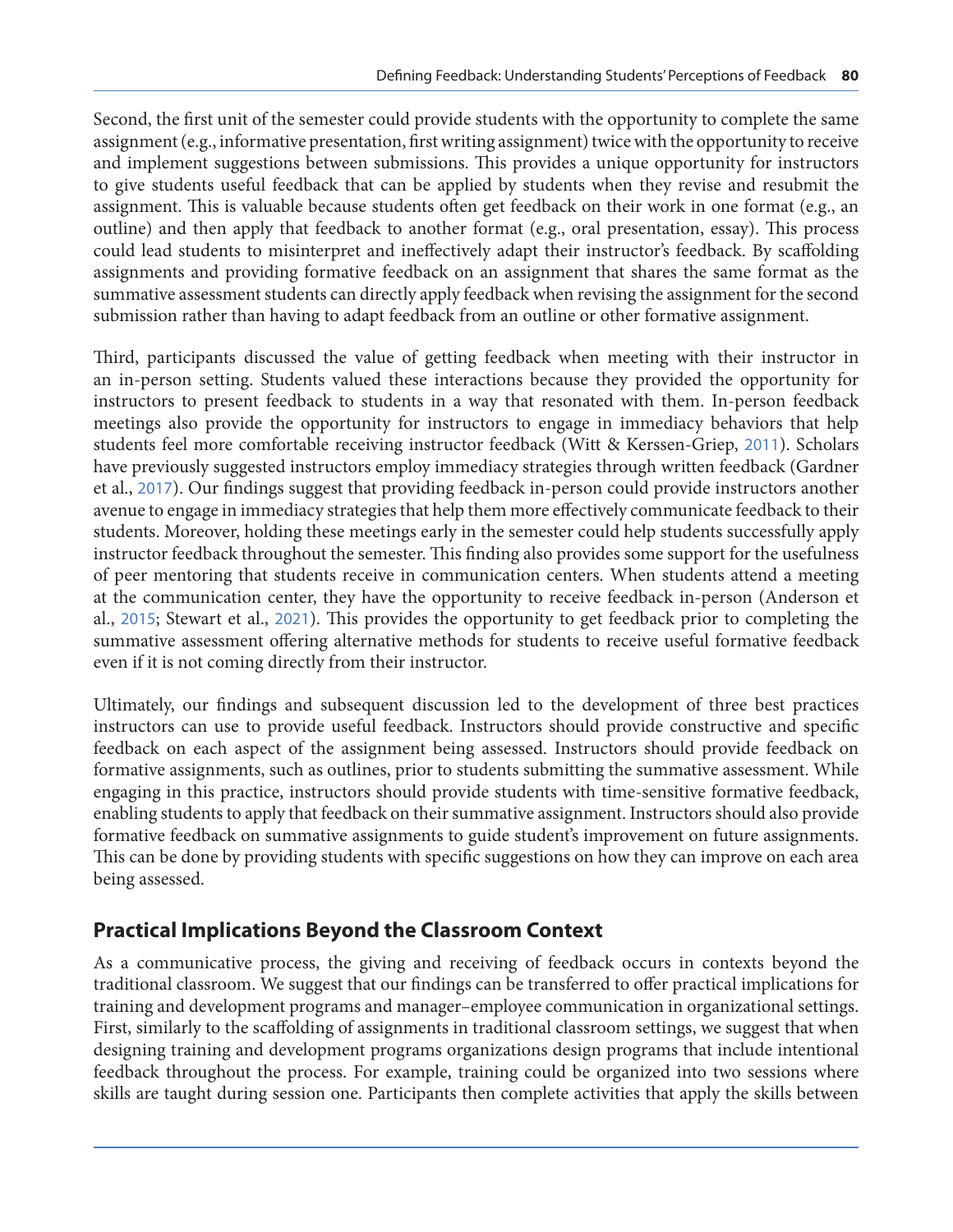sessions and receive feedback from the facilitator. Then session two provides the opportunity for specific learning and development to occur guided by the feedback received.

Second, manager–employee relationships often involved the giving and receiving of feedback. Many organizations have formal annual or biannual employee review processes where managers offer feedback to guide employee improvement. However, based on our findings these processes, although valuable, are likely too far removed from when employees completed the task they are being offered feedback on. We suggest that managers give feedback and offer suggestions for improvement throughout the year as mistakes or areas for improvement are identified, rather than only at specific times during the year. This way, employees have the opportunity to address mistakes and improve their performance in a timely manner toward achieving individual and organizational goals.

## **Limitations and Directions for Future Research**

Although this study's findings are valuable, they should be considered in light of a few limitations. We were able to get a large number of responses from students but, due to the nature of the online questionnaire, participants' responses lacked depth. We were unable to probe for additional responses or ask clarifying questions. To understand the student perspective further, researchers should use qualitative interviews or focus groups which would provide the opportunity for follow-up and clarifying questions in order to gain a deeper understanding of students' perceptions. Further, this study's participants were asked to focus their responses on feedback received in the introductory communication course. Scholars could extend this research by investigating students' perceptions of feedback in communication courses more broadly or across disciplines. It would also be useful to see if/how students' perceptions of, as well as their expectations for, instructor feedback differ in online environments. This information would be useful as higher education grapples with the transition to virtual teaching and could produce insights that support student learning.

This study focused on what made feedback useful for students but did not ask students how they used feedback. Researchers should explore how students use the feedback they get from their instructor. One approach to this would be to analyze students' reflective essays. An assignment asking them to outline how they applied the feedback they received, how they utilized the feedback from one assignment and applied it to the next, and how the feedback effected that transition would provide the opportunity to gain this insight. In line with this suggestion, scholars should also consider exploring how, if at all, students are taught to interpret the feedback they receive so that they can effectively use it. This study only focused on understanding what made instructor feedback useful. Future research could explore what makes peer feedback or feedback received from communication center visits useful to gain a greater understanding of the usefulness of the variety of feedback students receive in the introductory communication course.

We acknowledge the pedagogical implications suggested based on this study's findings could be laborintensive for instructors to implement in practice. Therefore, as instructors begin to use these practices when providing feedback, additional research and assessment is needed to further understand how they influence students' experiences in the course, improvement from assignment to assignment, and overall learning and development. For example, scholars could examine student perceptions of their improvement when completing scaffolded speaking assignments; or how, if at all, students use instructor feedback on preparation outlines as they prepare for speaking assignments. These avenues for future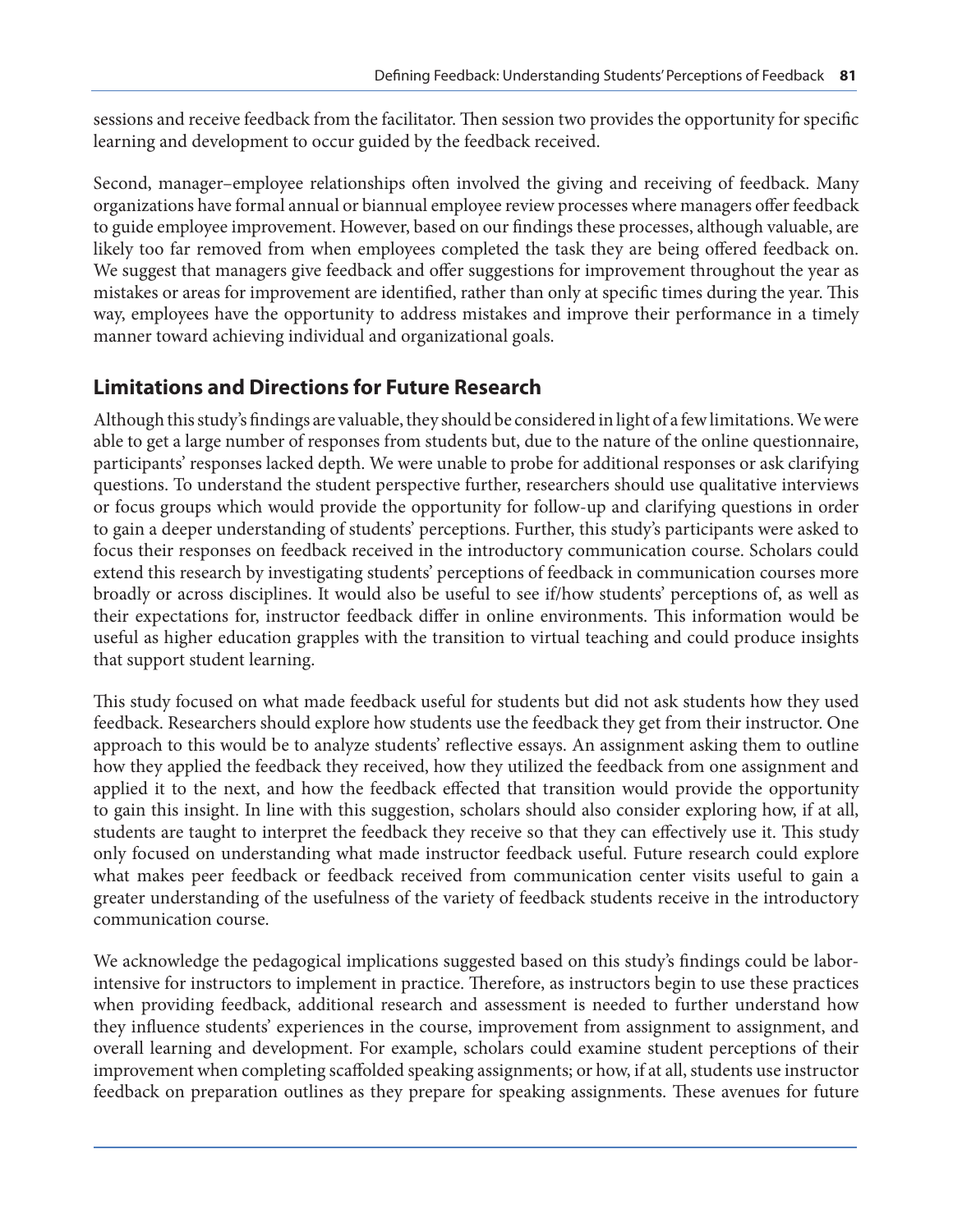<span id="page-12-0"></span>research would give instructors additional information on the value of the pedagogical practices we suggested and would provide additional insight into the nuanced ways undergraduate students perceive and use instructor feedback.

College courses provide an opportunity for students to develop skills that will help them engage effectively in academic, civic, personal, and professional life. To achieve these outcomes, however, instructors must provide useful feedback. To be useful, content must be specific and purposive, offered in a timely and iterative manner, as well as be both formative and summative. In doing so, students will leave the course and academy equipped with essential lifelong skills.

## **References**

- Anderson, L. B., Hearit, L. B., Morgan, M., & Natt, J. (2015). Using a mixed-methodological approach to assess the communication lab: Gaining insights and making improvements. *Communication Center Journal, 1*(1), 9–36. <https://libjournal.uncg.edu/ccj/article/view/1523/pdf>
- Bailey, R. (2009). Undergraduate students' perceptions of the role and utility of written assessment feedback. *Journal of Learning Development in Higher Education, 1*, 1–14. [https://journal.aldinhe.ac.uk/](https://journal.aldinhe.ac.uk/index.php/jldhe/article/view/29/13) [index.php/jldhe/article/view/29/13](https://journal.aldinhe.ac.uk/index.php/jldhe/article/view/29/13)
- Bollag, B. (2006). Making an art form of assessment. *Chronicle of Higher Education, 56*(10), A8–A10. <https://www.chronicle.com/article/making-an-art-form-of-assessment/>
- Booth-Butterfield, M. (1989). The interpretation of classroom performance feedback: An attributional approach. *Communication Education, 38*(2), 119–131. <https://doi.org/10.1080/03634528909378745>
- Braun, V., & Clarke, V. (2006). Using thematic analysis in psychology. *Qualitative Research in Psychology, 3*(2), 77–101. <https://doi.org/10.1191/1478088706qp063oa>
- Broadbent, J., Panadero, E., & Boud, D. (2018). Implementing summative assessment with a formative flavor: A case study in a large class. *Assessment & Evaluation in Higher Education*, 43(2), 307–322. <https://doi.org/10.1080/02602938.2017.1343455>
- Broeckelman-Post, M. A., & Hosek, A. M. (2014). Using in-class versus out-of-class peer workshops to improve presentational speaking. *Basic Communication Course Annual, 26,* 57–94. [https://](https://ecommons.udayton.edu/bcca/vol26/iss1/11) [ecommons.udayton.edu/bcca/vol26/iss1/11](https://ecommons.udayton.edu/bcca/vol26/iss1/11)
- Brophy, J. (1981). Teacher praise: A functional analysis. *Review of Educational Research, 51*(1), 5–32. <https://doi.org/10.3102%2F00346543051001005>
- Carless, D. (2020). Longitudinal perspectives on students' experiences of feedback: A need for teacherstudent partnerships. *Higher Education Research & Development, 39*(3), 425–438. [https://doi.org/10.](https://doi.org/10.1080/07294360.2019.1684455) [1080/07294360.2019.1684455](https://doi.org/10.1080/07294360.2019.1684455)
- Clark-Gordon, C. V., Bowman, N. D., Watts, E. R., Banks, J., & Knight, J. M. (2018). "As good as your word": Face-threat mitigation and the use of instructor nonverbal cues on students' perceptions of digital feedback. *Communication Education, 67*(2), 206–225. [https://doi.org/10.1080/03634523.2018](https://doi.org/10.1080/03634523.2018.1428759) [.1428759](https://doi.org/10.1080/03634523.2018.1428759)
- Crisp, G. (2012). Integrative assessment: Reframing assessment practice for current and future learning. *Assessment & Evaluation in Higher Education, 37*(1), 33–43. [https://doi.org/10.1080/02602938.2010.](https://doi.org/10.1080/02602938.2010.494234) [494234](https://doi.org/10.1080/02602938.2010.494234)
- Dannels, D. P., Housley Gaffney, A. L., & Martin, K. N. (2011). Students' talk about the climate of feedback interventions in the critique. *Communication Education, 60*(1), 95–114. [https://doi.org/10.1080](https://doi.org/10.1080/03634523.2010.487111) [/03634523.2010.487111](https://doi.org/10.1080/03634523.2010.487111)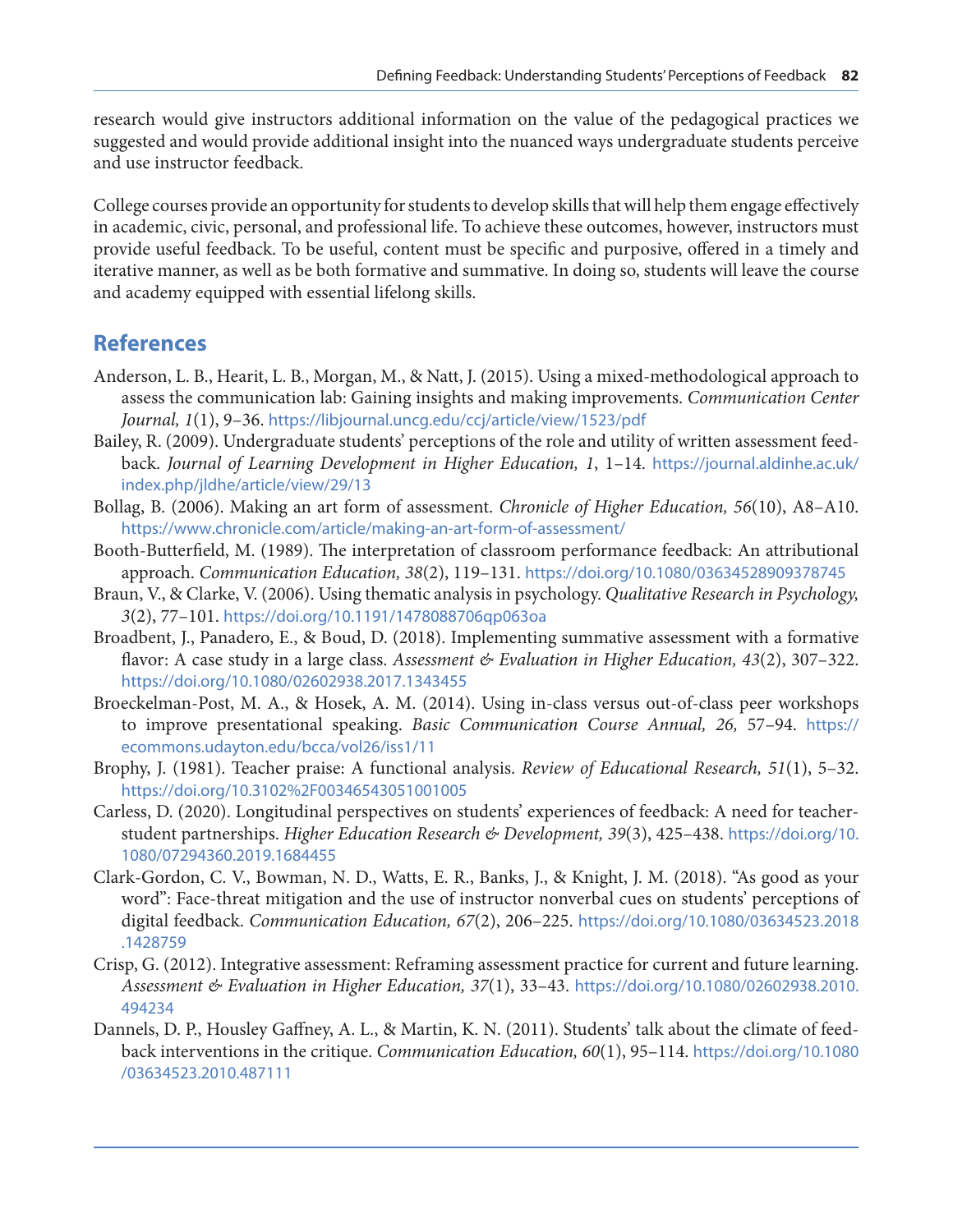- <span id="page-13-0"></span>Dixson, D. D., & Worrell, F. C. (2016). Formative and summative assessment in the classroom. *Theory Into Practice, 55*, 153–159. <https://doi.org/10.1080/00405841.2016.1148989>
- Dolin, J., Black, P., Harlen, W., & Tiberghien, A. (2018). Exploring relations between formative and summative assessment. In J. Dolin & R. Evans (Ed.), *Transforming assessment* (Vol. 4, pp. 53–80). Springer. <https://doi.org/10.1007/978-3-319-63248-3>
- Evans, C. (2013). Making sense of assessment feedback in higher education. *Review of Educational Research, 83*(1), 70–120. <https://doi.org/10.3102/0034654312474350>
- Fluckiger, J., Tixier y Vigil, Y., Pasco, R., & Danielson, K. (2010). Formative feedback: Involving students as partners in assessment to enhance learning. *College Teaching, 58*(4), 136–140. [https://doi.org/10.1](https://doi.org/10.1080/87567555.2010.484031) [080/87567555.2010.484031](https://doi.org/10.1080/87567555.2010.484031)
- Gardner, E. E., Anderson, L. B., & Wolvin, A. D. (2017). Understanding instructor immediacy, credibility, and facework strategies through a qualitative analysis of written instructor feedback. *Qualitative Research Reports in Communication, 18*(1), 27–35. <https://doi.org/10.1080/17459435.2016.1247113>
- Glasser, B. G., & Strauss, A. L. (1967). *The discovery of grounded theory strategy for qualitative research*. Aldine.
- Grosas, A. B., Raju, S. R., Schuett, B. S., Chuck, J.-A., & Millar, T. J. (2016). Determining if active learning through a formative assessment process translates to better performance in summative assessment. *Studies in Higher Education, 41*(9), 1595–1611. <https://doi.org/10.1080/03075079.2014.988704>
- Hadden, A. A., & Frisby, B. N. (2019). Face threat mitigation in feedback: An examination of student feedback anxiety, self-efficacy, and perceived emotional support. *Communication Quarterly, 67*(1), 60–75. <https://doi.org/10.1080/01463373.2018.1531043>
- Hazel, M., McMahon, C., & Schmidt, N. (2011). Immediate feedback: A means of reducing distracting filler words during public speeches. *Basic Communication Course Annual, 23*, 1–28. [https://](https://ecommons.udayton.edu/bcca/vol23/iss1/6) [ecommons.udayton.edu/bcca/vol23/iss1/6](https://ecommons.udayton.edu/bcca/vol23/iss1/6)
- Jensen, K. K., & Lamourex, E. R. (1997). Written feedback in the basic course: What instructors provide and what students deem helpful. *Basic Communication Course Annual, 9*, 37–58. [https://ecommons.](https://ecommons.udayton.edu/bcca/vol9/iss1/8) [udayton.edu/bcca/vol9/iss1/8](https://ecommons.udayton.edu/bcca/vol9/iss1/8)
- Jones-Bodie, A., Anderson, L. B., & Hall, J. (2020). Where do you turn? Student-identified resources in the basic course experience, sources of information, feedback, and help-seeking behaviors. *Basic Communication Course Annual, 32*, 30–58. <https://ecommons.udayton.edu/bcca/vol32/iss1/5>
- Kerssen-Griep, J., & Witt, P. L. (2015). Instructional feedback III: How do instructor facework tactics and immediacy cues interact to predict student perceptions of being mentored? *Communication Education, 64*(1), 1–24. <https://doi.org/10.1080/03634253.2014.978797>
- King, P. E. (2016). When do students benefit from performance feedback? A test of feedback intervention theory in speaking improvement. *Communication Quarterly, 64*(1), 1–15. [https://doi.org/10.108](https://doi.org/10.1080/01463373.2015.1078827) [0/01463373.2015.1078827](https://doi.org/10.1080/01463373.2015.1078827)
- King, P. E., Young, M. J., & Behnke R. R. (2000). Public speaking performance improvement as a function of informed processing in immediate and delayed feedback interventions. *Communication Education, 49*(4), 365–374. <https://doi.org/10.1080/03634520009379224>
- Kluger, A. N., & DeNisi, A. (1996). The effects of feedback interventions on performance: A historical review, a meta-analysis, and a preliminary feedback intervention theory. *Psychological Bulletin, 119,* 254–284. <https://doi.org/10.1037/0033-2909.119.2.254>
- LeFebvre, L. (2013). Effect of goal-setting and self-generated feedback on student speechmaking. *Basic Communication Course Annual, 25,* 283–329. <https://ecommons.udayton.edu/bcca/vol25/iss1/13>